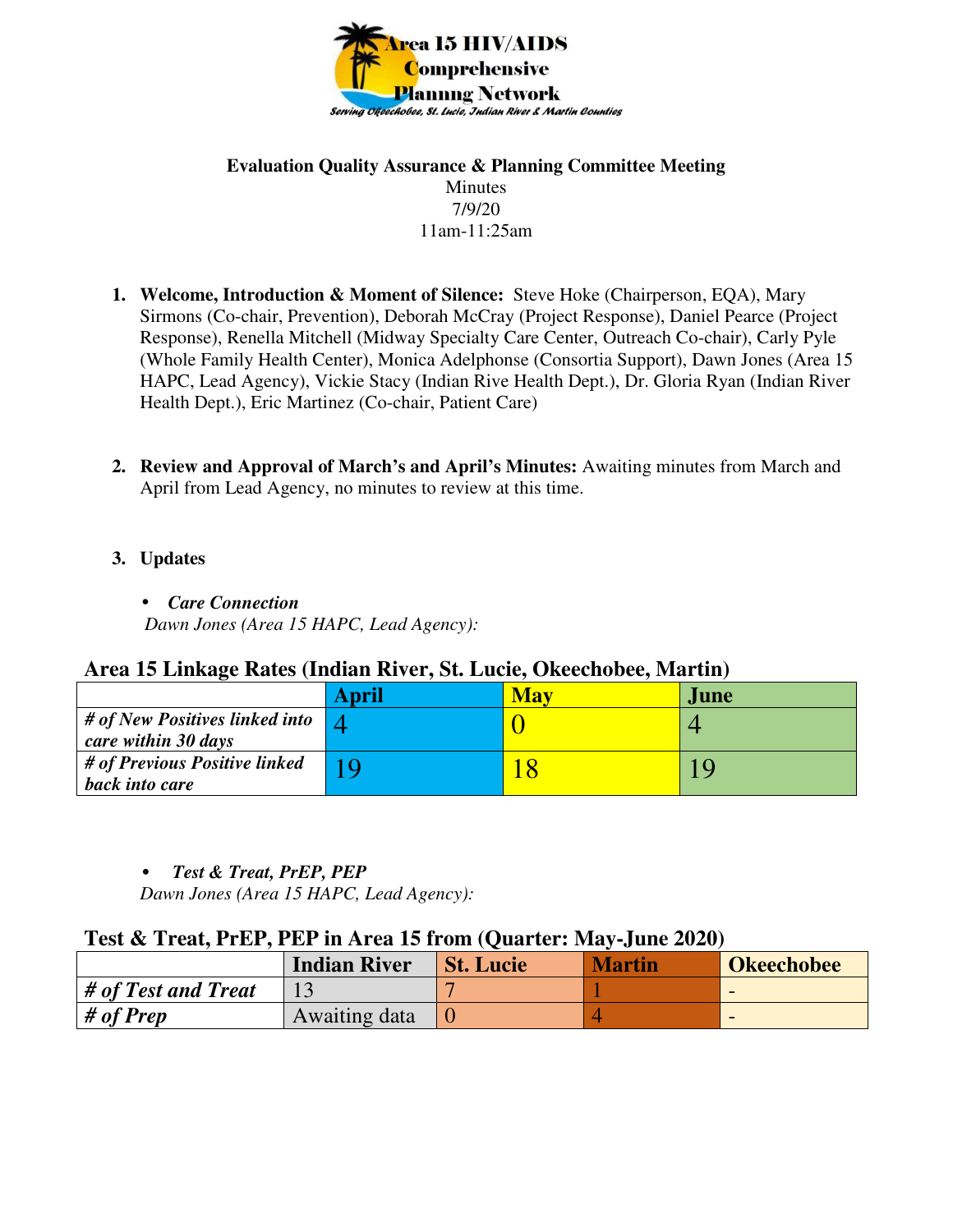### • *Integrated Work Plan*

Monica will be only responsible for updating the workplan with only information obtain from the consortia

## • *Quality Assurance Plan*

No updates at this time

## • *Ad Hoc Outreach Committee*

*Mary (Co-chair, Prevention):*

- a) There are currently not many outreaches or HIV testing being done in the community due to social distancing
- b) Last community outreach was done with Ambrosia Treatment Center last month and they are now are starting allow testing to begin again.
- c) Many community locations currently do not want testing.

## • *Ending the HIV Epidemic (EHE)*

*Steve Hoke (Chairperson, EQA):* 

- a. The state is working on the End the HIV Epidemic plan (EHE) and it will be sent to the other areas; 2 counties are working with AETC to develop their EHE plan
- b. An adhoc meeting will take place to address EHE in the future once more guidance is received from Tallahassee
- c. Goal is to find out why HIV clients are falling out of care; some findings state that telehealth helping with barriers of transportation for clients

## **4. Open Discussion:**

## • *Comments:*

*Eric (Co-chair, Patient Care):* 

- a. Voiced that there are issues noted with Telehealth in regards to patient's receiving scam calls. The solution to this problem is that the provider has to take care of the scam calls; also suggests that clients call in concerns to provider and provider can make recommendation if they have to come in.
- b. EHE: some organizations are currently working on EHE
- c. Bylaws- state reviewing bylaws for the upcoming FCPN meeting; may be changes on that end and possibly address issues for public relations
- d. Applications went out for even number areas for the FCPN membership

#### *Dawn Jones (Area 15 HAPC, Lead Agency):*

a. Monica's role will be to assist with writing local EHE plan